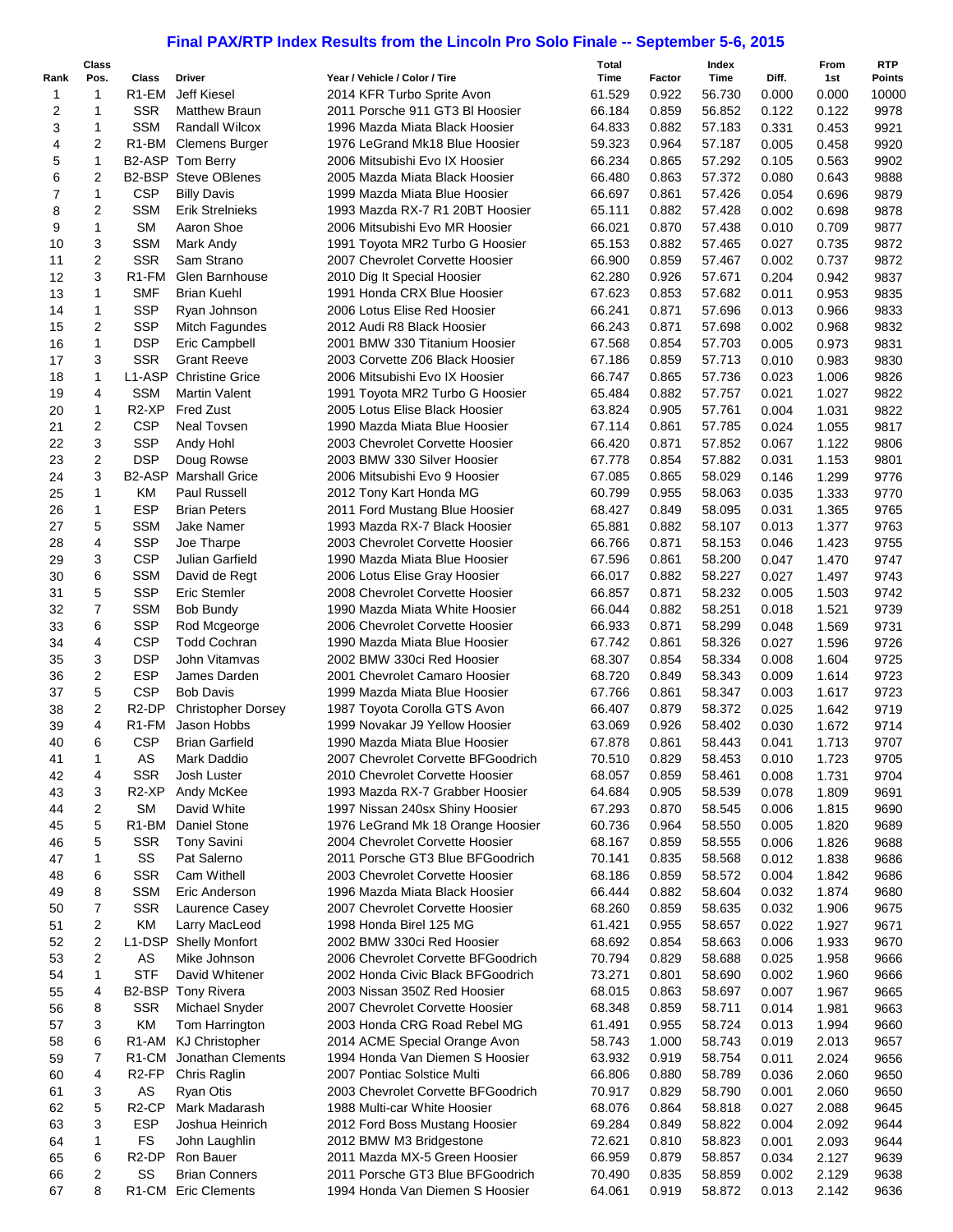| 68  | 3  | SS                             | <b>Charles Kim</b>     | 2010 Porsche GT3 White BFGoodrich    | 70.530 | 0.835 | 58.893 | 0.020 | 2.163 | 9633 |
|-----|----|--------------------------------|------------------------|--------------------------------------|--------|-------|--------|-------|-------|------|
| 69  | 7  | R <sub>2</sub> -DP             | Ron Baker              | 1996 Mazda Miata Yellow Hoosier      | 67.049 | 0.879 | 58.936 | 0.044 | 2.206 | 9626 |
| 70  | 1  | <b>STR</b>                     | <b>Ricky Crow</b>      | 2008 Honda S2000 CR Ape Bridgestone  | 70.351 | 0.838 | 58.954 | 0.018 | 2.224 | 9623 |
| 71  | 5  | B <sub>2</sub> -D <sub>S</sub> | Dennis Sparks          | 2015 Subaru WRX Blue Bridgestone     | 72.651 | 0.812 | 58.993 | 0.038 | 2.263 | 9616 |
|     |    |                                |                        |                                      |        |       |        |       |       |      |
| 72  | 3  | SМ                             | <b>Todd Kean</b>       | 1997 Nissan 240sx White Hoosier      | 67.812 | 0.870 | 58.996 | 0.004 | 2.267 | 9616 |
| 73  | 4  | AS                             | Glen Hernandez         | 2004 Chevrolet Corvette BFGoodrich   | 71.210 | 0.829 | 59.033 | 0.037 | 2.303 | 9610 |
| 74  | 4  | KM                             | Carter Thompson        | 2008 CRG Kart Road Rebel MG          | 61.833 | 0.955 | 59.051 | 0.017 | 2.321 | 9607 |
| 75  | 4  | <b>ESP</b>                     | Erik Carlson           | 2008 Ford Mustang GT B Hoosier       | 69.554 | 0.849 | 59.051 | 0.001 | 2.322 | 9607 |
| 76  | 2  | <b>SMF</b>                     | Chris Haydu            | 1988 Honda Civic Red Hoosier         | 69.242 | 0.853 | 59.063 | 0.012 | 2.334 | 9605 |
| 77  | 9  | <b>SSM</b>                     | Chang Ho Kim           | 1994 Mazda Miata Red Hoosier         | 66.988 | 0.882 | 59.083 | 0.020 | 2.354 | 9602 |
| 78  | 6  | B <sub>2</sub> -ASP            | <b>Geoff Clark</b>     | 2003 Mitsubishi Evo VI Hoosier       | 68.312 | 0.865 | 59.090 | 0.006 | 2.360 | 9601 |
| 79  | 5  | ESP                            | Dave Heinrich          | 2012 Ford Mustang Boss Hoosier       | 69.610 | 0.849 | 59.099 | 0.009 | 2.369 | 9599 |
| 80  | 6  | <b>ESP</b>                     |                        | 2006 Ford Mustang Yellow Hoosier     | 69.631 | 0.849 | 59.117 | 0.018 | 2.387 | 9596 |
|     |    |                                | Tim Bergstrom          |                                      |        |       |        |       |       |      |
| 81  | 9  | <b>SSR</b>                     | Jeff Jacobs            | 2004 Chevrolet Corvette Hoosier      | 68.827 | 0.859 | 59.122 | 0.006 | 2.393 | 9595 |
| 82  | 8  | R <sub>2</sub> -CP             | Adam George            | 2005 Ford Mustang Silver Hoosier     | 68.443 | 0.864 | 59.135 | 0.012 | 2.405 | 9593 |
| 83  | 7  |                                | B2-ASP Stan Whitney    | 2009 Porsche Cayman S Hoosier        | 68.369 | 0.865 | 59.139 | 0.004 | 2.409 | 9593 |
| 84  | 8  | B <sub>2</sub> -D <sub>S</sub> | Max Hayter             | 2015 Subaru WRX White Bridgestone    | 72.844 | 0.812 | 59.149 | 0.010 | 2.420 | 9591 |
| 85  | 3  |                                | L1-SSR Learic Cramer   | 2010 Porsche GT3 Black Hoosier       | 68.884 | 0.859 | 59.171 | 0.022 | 2.442 | 9587 |
| 86  | 9  | R <sub>2</sub> -DP             | Andrew Blasiman        | 1992 Mazda Miata Red Avon            | 67.335 | 0.879 | 59.187 | 0.016 | 2.458 | 9585 |
| 87  | 1  | GS                             | Mark Scroggs           | 2013 Ford Focus ST Blue Bridgestone  | 73.439 | 0.806 | 59.192 | 0.004 | 2.462 | 9584 |
|     | 5  | AS                             | James Yom              | 2002 Chevrolet Corvette BFGoodrich   |        | 0.829 | 59.200 | 0.008 | 2.470 | 9583 |
| 88  |    |                                |                        |                                      | 71.411 |       |        |       |       |      |
| 89  | 9  | R <sub>1</sub> -FM             | <b>Matt Murphy</b>     | 1999 Novakar F500 Hoosier            | 63.936 | 0.926 | 59.205 | 0.005 | 2.475 | 9582 |
| 90  | 4  | L1-ASP                         | Su Brude               | 2009 Porsche Cayman S Hoosier        | 68.445 | 0.865 | 59.205 | 0.000 | 2.475 | 9582 |
| 91  | 4  | <b>DSP</b>                     | <b>Michael Eckert</b>  | 2001 BMW 330 Titanium Hoosier        | 69.359 | 0.854 | 59.233 | 0.028 | 2.503 | 9577 |
| 92  | 1  | <b>STX</b>                     | Kyle Herbst            | 2012 BMW 128i Silver Bridgestone     | 71.309 | 0.831 | 59.258 | 0.025 | 2.528 | 9573 |
| 93  | 1  | L2-DS                          | <b>Taylor Towns</b>    | 2015 Subaru WRX Blue Bridgestone     | 72.984 | 0.812 | 59.263 | 0.005 | 2.533 | 9573 |
| 94  | 5  | <b>DSP</b>                     | <b>Chris Dressler</b>  | 1993 BMW 325is Black Hoosier         | 69.406 | 0.854 | 59.273 | 0.010 | 2.543 | 9571 |
| 95  | 1  | <b>CS</b>                      | <b>Chris Fenter</b>    | 2009 Mazda MX-5 Black Bridgestone    | 72.823 | 0.814 | 59.278 | 0.005 | 2.548 | 9570 |
|     | 2  | <b>STX</b>                     | David Marcus           |                                      | 71.362 | 0.831 | 59.302 | 0.024 | 2.572 | 9566 |
| 96  |    |                                |                        | 2013 Subaru BRZ Gray Bridgestone     |        |       |        |       |       |      |
| 97  | 7  | <b>ESP</b>                     | Jeremiah McClintock    | 1996 Ford Mustang Black Hoosier      | 69.858 | 0.849 | 59.309 | 0.008 | 2.580 | 9565 |
| 98  | 1  | BS                             | Evan Schickel          | 1999 Chevrolet Corvette Bridgestone  | 71.834 | 0.826 | 59.335 | 0.025 | 2.605 | 9561 |
| 99  | 10 | <b>SSR</b>                     | Ryan Clark             | 2003 Chevrolet Corvette Hoosier      | 69.092 | 0.859 | 59.350 | 0.015 | 2.620 | 9559 |
| 100 | 8  | <b>ESP</b>                     | Ryan Finch             | 1999 Chevrolet Camaro Hoosier        | 69.922 | 0.849 | 59.364 | 0.014 | 2.634 | 9556 |
| 101 | 10 | <b>SSM</b>                     | Matthew Zyskowski      | 1990 Mazda Miata White Hoosier       | 67.325 | 0.882 | 59.381 | 0.017 | 2.651 | 9554 |
| 102 | 6  | <b>DSP</b>                     | Kevin Henry            | 1990 BMW 325i Blue Hoosier           | 69.545 | 0.854 | 59.391 | 0.011 | 2.662 | 9552 |
| 103 | 2  | FS                             | Kevin Youngers         | 2012 Ford Mustang GT Bridgestone     | 73.324 | 0.810 | 59.392 | 0.001 | 2.663 | 9552 |
| 104 | 2  | <b>BS</b>                      | Alex Muresan           | 2006 Honda S2000 Silver Bridgestone  | 71.927 | 0.826 | 59.412 | 0.019 | 2.682 | 9549 |
|     |    |                                |                        |                                      |        |       |        |       |       |      |
| 105 | 3  | <b>FS</b>                      | David Corsaro          | 2014 Chevrolet Camaro Bridgestone    | 73.369 | 0.810 | 59.429 | 0.017 | 2.699 | 9546 |
| 106 | 2  | <b>STR</b>                     | Jon Caserta            | 2006 Honda S2000 Smurfit Bridgestone | 70.957 | 0.838 | 59.462 | 0.033 | 2.732 | 9541 |
| 107 | 4  | FS                             | Chris Cox              | 2014 Ford Mustang White Bridgestone  | 73.418 | 0.810 | 59.469 | 0.007 | 2.739 | 9539 |
| 108 | 1  | STU                            | Mark Hill              | 2006 Mitsubishi E-voh Bridgestone    | 70.467 | 0.844 | 59.474 | 0.006 | 2.744 | 9539 |
| 109 | 1  | ES                             | <b>Andrew Pallotta</b> | 2003 Toyota MR2 Spyder Bridgestone   | 73.623 | 0.808 | 59.487 | 0.013 | 2.758 | 9536 |
| 110 | 2  | <b>CS</b>                      | Dave Ogburn III        | 2013 Scion FR-S Red Multi            | 73.088 | 0.814 | 59.494 | 0.006 | 2.764 | 9535 |
| 111 | 5  | L1-SMF                         | Stephanie Reeve        | 1991 Honda CRX Smurf Hoosier         | 69.752 | 0.853 | 59.498 | 0.005 | 2.769 | 9535 |
| 112 | 9  | <b>ESP</b>                     | John Hogan             | 2011 Ford Mustang Blue Hoosier       | 70.128 | 0.849 | 59.539 | 0.040 | 2.809 | 9528 |
|     |    |                                |                        |                                      |        |       |        |       |       |      |
| 113 | 2  | STU                            | Nick Barbato           | 2008 Nissan 350Z Silver Bridgestone  | 70.610 | 0.844 | 59.595 | 0.056 | 2.865 | 9519 |
| 114 | 3  | CS                             | <b>Chris Harvey</b>    | 2009 Mazda MX5 Black Bridgestone     | 73.240 | 0.814 | 59.617 | 0.023 | 2.888 | 9516 |
| 115 | 11 | <b>SSR</b>                     | <b>Bryan Schafer</b>   | 2004 Chevrolet Corvette Hoosier      | 69.428 | 0.859 | 59.639 | 0.021 | 2.909 | 9512 |
| 116 | 3  | <b>STX</b>                     | Eric Kutil             | 1998 Acura Integra Type BFGoodrich   | 71.781 | 0.831 | 59.650 | 0.011 | 2.920 | 9510 |
| 117 | 3  | STU                            | Jeff Stuart            | 2008 Nissan 350Z San Bridgestone     | 70.699 | 0.844 | 59.670 | 0.020 | 2.940 | 9507 |
| 118 | 3  | BS                             | <b>Brian Coulson</b>   | 1999 Chevrolet Calvette Bridgestone  | 72.260 | 0.826 | 59.687 | 0.017 | 2.957 | 9505 |
| 119 | 4  | <b>STX</b>                     | Karl Coleman           | 2015 Subaru WRX White Multi          | 71.831 | 0.831 | 59.692 | 0.005 | 2.962 | 9504 |
| 120 | 3  | <b>STR</b>                     | Daniel Stainback       | 2008 Honda S2000 CR Bla Bridgestone  | 71.244 | 0.838 | 59.702 | 0.011 | 2.973 | 9502 |
|     |    |                                |                        |                                      |        |       |        |       |       |      |
| 121 | 5  | <b>STX</b>                     | Craig Wilcox           | 2012 Mini Cooper S Red BFGoodrich    | 71.858 | 0.831 | 59.714 | 0.012 | 2.984 | 9500 |
| 122 | 1  | <b>STS</b>                     | Ben Wagstaff           | 1991 Mazda Miata Pirate Bridgestone  | 72.139 | 0.828 | 59.731 | 0.017 | 3.001 | 9498 |
| 123 | 6  | L1-SM                          | Rachel Baker           | 1997 Nissan 240SX White Hoosier      | 68.658 | 0.870 | 59.732 | 0.001 | 3.003 | 9497 |
| 124 | 3  | <b>SMF</b>                     | <b>Bret Norgaard</b>   | 2005 Acura TL Anthracit Hoosier      | 70.034 | 0.853 | 59.739 | 0.007 | 3.009 | 9496 |
| 125 | 5  | ΚM                             | Jackson MacLeod        | 1998 Honda Birel 125 MG              | 62.578 | 0.955 | 59.762 | 0.023 | 3.032 | 9493 |
| 126 | 2  | <b>STF</b>                     | Jeremy Salenius        | 2008 Mini Cooper White BFGoodrich    | 74.633 | 0.801 | 59.781 | 0.019 | 3.051 | 9490 |
| 127 | 4  | BS                             | Nathan Young           | 2006 Honda S2000 Blue Bridgestone    | 72.378 | 0.826 | 59.784 | 0.003 | 3.054 | 9489 |
| 128 | 10 | R <sub>2</sub> -EP             | Allen Kugler           | 1990 Honda CRXFester Si Hoosier      | 68.406 | 0.874 | 59.787 | 0.003 | 3.057 | 9489 |
| 129 | 4  | STU                            |                        |                                      | 70.838 | 0.844 | 59.787 | 0.000 |       | 9489 |
|     |    |                                | Robert Pendergest      | 2006 Subaru STi Black Bridgestone    |        |       |        |       | 3.058 |      |
| 130 | 4  | <b>STR</b>                     | Christopher Lin        | 2003 Toyota MR2 Spyder BFGoodrich    | 71.373 | 0.838 | 59.811 | 0.023 | 3.081 | 9485 |
| 131 | 1  | L3-STF                         | Kim Whitener           | 2002 Honda Civic Blurpl BFGoodrich   | 74.672 | 0.801 | 59.812 | 0.002 | 3.083 | 9485 |
| 132 | 1  | HS                             | <b>Trevor Jones</b>    | 2015 Ford Fiesta ST White BFGoodrich | 75.161 | 0.796 | 59.828 | 0.016 | 3.098 | 9482 |
| 133 | 2  | ES                             | Adam Norton            | 2000 Toyota MR2 Spyder Bridgestone   | 74.046 | 0.808 | 59.829 | 0.001 | 3.099 | 9482 |
| 134 | 3  | <b>STF</b>                     | Adam Deffenbaugh       | 2006 Mazda 3 Blue Bridgestone        | 74.695 | 0.801 | 59.831 | 0.002 | 3.101 | 9482 |
| 135 | 4  | <b>STF</b>                     | Daniel Gross           | 2008 Mazda 3 Black Bridgestone       | 74.696 | 0.801 | 59.831 | 0.001 | 3.102 | 9482 |
| 136 | 7  | <b>SSP</b>                     | Keath Marx             | 2004 Chevrolet Corvette Hoosier      | 68.694 | 0.871 | 59.832 | 0.001 | 3.103 | 9481 |
| 137 | 5  | STF                            | Michael Heinitz        | 2002 Acura RSX Type-S K Multi        | 74.717 | 0.801 | 59.848 | 0.016 | 3.119 | 9479 |
|     |    |                                |                        |                                      |        |       |        |       |       |      |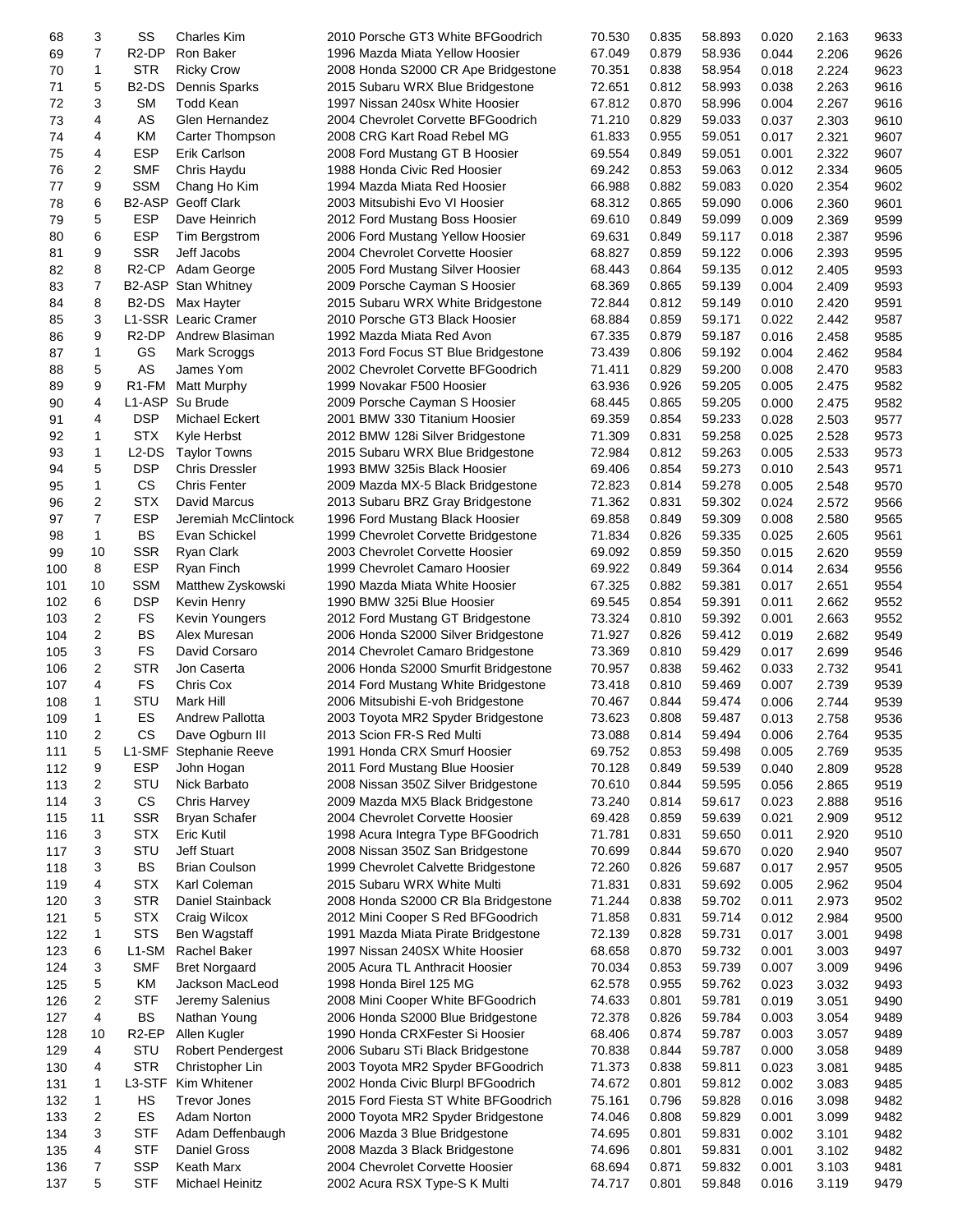| 138 | 5              | STU                            | Jonathan Lugod            | 2000 Chevrolet Corvette Bridgestone   | 70.916 | 0.844 | 59.853 | 0.005 | 3.123 | 9478 |
|-----|----------------|--------------------------------|---------------------------|---------------------------------------|--------|-------|--------|-------|-------|------|
| 139 | 4              | <b>CS</b>                      | <b>Manfred Reysser</b>    | 2013 Scion FR-S Black BFGoodrich      | 73.543 | 0.814 | 59.864 | 0.011 | 3.134 | 9476 |
| 140 | 3              | ES                             | Eric Peterson             | 2003 Toyota Spyder Red Multi          | 74.093 | 0.808 | 59.867 | 0.003 | 3.137 | 9476 |
| 141 | 6              | AS                             | David Howdyshell          | 2002 Chevrolet Corvette BFGoodrich    | 72.253 | 0.829 | 59.898 | 0.031 | 3.168 | 9471 |
| 142 | 11             | R <sub>2</sub> -DP             | Andrew Pfotenhauer        | 1992 Mazda Miata Avon                 | 68.164 | 0.879 | 59.916 | 0.018 | 3.186 | 9468 |
| 143 | 6              | <b>STX</b>                     | Justin Tsang              | 2013 Subaru BRZ Blue Bridgestone      | 72.108 | 0.831 | 59.922 | 0.006 | 3.192 | 9467 |
| 144 | 7              | <b>STX</b>                     | Gordon Maciulewicz        | 2012 BMW 128i Silber Bridgestone      | 72.111 | 0.831 | 59.924 | 0.002 | 3.195 | 9467 |
| 145 | 8              | <b>SSP</b>                     | Ralph Elder               | 2012 Audi R8 Black Hoosier            | 68.806 | 0.871 | 59.930 | 0.006 | 3.200 | 9466 |
| 146 | 4              | ES                             | John Ryan                 | 2003 Toyota MR2 Black Bridgestone     | 74.192 | 0.808 | 59.947 | 0.017 | 3.217 | 9463 |
| 147 | 5              | CS                             | Maurice Velandia          | 1993 Toyota MR2 Gray BFGoodrich       | 73.653 | 0.814 | 59.954 | 0.006 | 3.224 | 9462 |
|     | 6              | <b>CS</b>                      | Adrian Cardenas           | 2004 Mazda RX-8 Bridgestone           | 73.677 | 0.814 | 59.973 |       |       |      |
| 148 |                |                                |                           |                                       |        |       |        | 0.020 | 3.243 | 9459 |
| 149 | 5              | <b>STR</b>                     | Randolph Petschauer       | 2008 Honda S2k CR Black Bridgestone   | 71.574 | 0.838 | 59.979 | 0.006 | 3.249 | 9458 |
| 150 | 4              | <b>SMF</b>                     | Don Kuehl                 | 1991 Honda CRX Blue Hoosier           | 70.328 | 0.853 | 59.990 | 0.011 | 3.260 | 9457 |
| 151 | 9              | B <sub>2</sub> -D <sub>S</sub> | <b>Ron Williams</b>       | 2007 Mini Cooper S BRG Bridgestone    | 73.880 | 0.812 | 59.991 | 0.001 | 3.261 | 9456 |
| 152 | 7              | L1-SSP                         | Donna Marx                | 2004 Chevrolet Corvette Hoosier       | 68.879 | 0.871 | 59.994 | 0.003 | 3.264 | 9456 |
| 153 | 5              | <b>SMF</b>                     | Andrew Bower              | 1989 Honda Civic White Hoosier        | 70.334 | 0.853 | 59.995 | 0.001 | 3.265 | 9456 |
| 154 | 5              | FS                             | Sean OBoyle               | 2011 BMW M3 White Bridgestone         | 74.079 | 0.810 | 60.004 | 0.009 | 3.274 | 9454 |
| 155 | 2              | $L2-SS$                        | Jocelin Huang             | 2010 Porsche GT3 White BFGoodrich     | 71.865 | 0.835 | 60.007 | 0.003 | 3.278 | 9454 |
| 156 | 6              | <b>STR</b>                     | Joseph Ottofaro           | 2009 Mazda MX-5 Black BFGoodrich      | 71.612 | 0.838 | 60.011 | 0.004 | 3.281 | 9453 |
| 157 | 6              | <b>FS</b>                      | Douglas Wille             | 2014 Chevrolet Camaro Bridgestone     | 74.111 | 0.810 | 60.030 | 0.019 | 3.300 | 9450 |
| 158 | 10             | B <sub>2</sub> -D <sub>S</sub> | <b>Chris Morton</b>       | 2013 Subaru WRX Grey Multi            | 73.949 | 0.812 | 60.047 | 0.017 | 3.317 | 9448 |
| 159 | 8              | <b>STX</b>                     | Charly Spyksma            | 2015 Subaru WRX White Multi           | 72.261 | 0.831 | 60.049 | 0.002 | 3.319 | 9447 |
| 160 | 2              | HS                             | Navid Kahangi             | 2015 Ford Fiesta ST Red Dunlop        | 75.484 | 0.796 | 60.085 | 0.036 | 3.356 | 9442 |
| 161 | 11             | <b>SSM</b>                     | Chuck Pyanowski           | 1987 Nissan 300ZX Red Hoosier         | 68.136 | 0.882 | 60.096 |       | 3.366 | 9440 |
|     |                |                                |                           |                                       |        |       |        | 0.011 |       |      |
| 162 | 12             | R <sub>2</sub> -EP             | Darrin DiSimo             | 1984 Honda CRX White Avon             | 68.772 | 0.874 | 60.107 | 0.011 | 3.377 | 9438 |
| 163 | 12             | <b>SSR</b>                     | <b>Scott Hurley</b>       | 2004 Chevrolet Z06 Blue Hoosier       | 69.973 | 0.859 | 60.107 | 0.000 | 3.377 | 9438 |
| 164 | 5              | ES                             | Paul Brown                | 2003 Toyota MR2 Spyder BFGoodrich     | 74.393 | 0.808 | 60.110 | 0.003 | 3.380 | 9438 |
| 165 | 2              | <b>STS</b>                     | Gerry Terranova           | 1989 Honda Civic Si Blue BFGoodrich   | 72.635 | 0.828 | 60.142 | 0.032 | 3.412 | 9433 |
| 166 | 5              | BS                             | Stephen Hui               | 2002 Chevrolet Corvette Bridgestone   | 72.821 | 0.826 | 60.150 | 0.008 | 3.420 | 9431 |
| 167 | 3              | <b>STS</b>                     | Kinch Reindl              | 1989 Honda Civic Si White Multi       | 72.657 | 0.828 | 60.160 | 0.010 | 3.430 | 9430 |
| 168 | 7              | <b>STR</b>                     | David Rock                | 2002 Toyota Spyder Silver BFGoodrich  | 71.791 | 0.838 | 60.161 | 0.001 | 3.431 | 9430 |
| 169 | 13             | <b>SSR</b>                     | Mark Labbancz             | 2010 Chevrolet Corvette Hoosier       | 70.062 | 0.859 | 60.183 | 0.022 | 3.454 | 9426 |
| 170 | $\overline{7}$ | <b>FS</b>                      | Keith Roberts             | 2011 Ford Mustang Grey Bridgestone    | 74.311 | 0.810 | 60.192 | 0.009 | 3.462 | 9425 |
| 171 | 4              | <b>STS</b>                     | <b>Grant Watkins</b>      | 1988 Honda Crx Blue BFGoodrich        | 72.723 | 0.828 | 60.215 | 0.023 | 3.485 | 9421 |
| 172 | 3              | $L2$ -DS                       | Laura Campbell            | 2015 Subaru WRX Bridgestone           | 74.161 | 0.812 | 60.219 | 0.004 | 3.489 | 9421 |
| 173 | 5              | <b>STS</b>                     | Jeff Mabrey               | 1990 Honda Civic Si Red Bridgestone   | 72.730 | 0.828 | 60.220 | 0.002 | 3.491 | 9420 |
| 174 | 8              | <b>STR</b>                     | <b>Michael Kline</b>      | 2003 Toyota Spyder Gree BFGoodrich    | 71.898 | 0.838 | 60.251 | 0.030 | 3.521 | 9416 |
|     |                |                                |                           |                                       |        |       |        |       |       |      |
| 175 | 6              | <b>STS</b>                     | Mark McKnight             | 1988 Honda CRX Red Multi              | 72.831 | 0.828 | 60.304 | 0.054 | 3.574 | 9407 |
| 176 | 9              | <b>STR</b>                     | Nick Bioin                | 2008 Honda S2000 Silver Bridgestone   | 71.970 | 0.838 | 60.311 | 0.007 | 3.581 | 9406 |
| 177 | 7              | <b>STS</b>                     | John Mensch               | 1988 Honda CRX Si Red BFGoodrich      | 72.869 | 0.828 | 60.336 | 0.025 | 3.606 | 9402 |
| 178 | 10             | <b>STR</b>                     | Alex Kang                 | 2009 Mazda MX5 Black BFGoodrich       | 72.004 | 0.838 | 60.339 | 0.004 | 3.610 | 9402 |
| 179 | 8              | <b>STS</b>                     | Greg Maloy                | 1989 Honda Civic Si White Bridgestone | 72.888 | 0.828 | 60.351 | 0.012 | 3.622 | 9400 |
| 180 | 11             | <b>STR</b>                     | Kevin Dietz               | 2006 Honda S2000 Laguna Multi         | 72.037 | 0.838 | 60.367 | 0.016 | 3.637 | 9397 |
| 181 | $\overline{c}$ | GS                             | Matt Jones                | 2014 Ford Focus ST Blue Bridgestone   | 74.913 | 0.806 | 60.380 | 0.013 | 3.650 | 9395 |
| 182 | 2              | L3-STR                         | Heidi K. Ellison          | 2008 Honda S2000 CR Ape Bridgestone   | 72.053 | 0.838 | 60.380 | 0.001 | 3.651 | 9395 |
| 183 | 14             | <b>SSR</b>                     | John Fink                 | 2011 Chevrolet Corvette Hoosier       | 70.353 | 0.859 | 60.433 | 0.053 | 3.703 | 9387 |
| 184 | 15             | <b>SSR</b>                     | Brendon Bengermino        | 2004 Corvette Z06 Hoosier             | 70.362 | 0.859 | 60.441 | 0.008 | 3.711 | 9386 |
| 185 | 3              | GS                             | <b>Timothy Whalen</b>     | 2013 Ford ST Bridgestone              | 75.018 | 0.806 | 60.465 | 0.024 | 3.735 | 9382 |
| 186 | 6              | <b>STF</b>                     | <b>Christopher Miller</b> | 2011 Mini Cooper Black Multi          | 75.539 | 0.801 | 60.507 | 0.042 | 3.777 | 9376 |
| 187 | 9              | <b>STX</b>                     | Alex Valencia             | 2013 Subaru BRZ White Bridgestone     | 72.831 | 0.831 | 60.523 | 0.016 | 3.793 | 9373 |
| 188 | 10             | <b>ESP</b>                     | <b>Michael Nienhuis</b>   | 1996 Ford Mustang Black Hoosier       | 71.298 | 0.849 | 60.532 | 0.009 | 3.802 | 9372 |
| 189 | 6              | BS                             | <b>Jeff Bandes</b>        | 2007 Pontiac Solstice BFGoodrich      | 73.295 | 0.826 | 60.542 | 0.010 | 3.812 | 9370 |
| 190 | 12             | <b>STR</b>                     | John Li                   | 2009 Mazda Miata MX5 Red Bridgestone  | 72.284 | 0.838 | 60.574 | 0.032 | 3.844 | 9365 |
| 191 | 9              | <b>SSP</b>                     | Mike Lane                 | 2003 Chevrolet Z06 Hoosier            | 69.552 | 0.871 | 60.580 | 0.006 | 3.850 | 9364 |
|     |                |                                |                           |                                       |        |       |        |       |       |      |
| 192 | 9              | <b>STS</b>                     | Jeff Wong                 | 1994 Honda Del Sol VTEC BFGoodrich    | 73.175 | 0.828 | 60.589 | 0.009 | 3.859 | 9363 |
| 193 | $\overline{7}$ | BS                             | Paul Kozlak               | 1999 Chevrolet Corvette Multi         | 73.405 | 0.826 | 60.633 | 0.044 | 3.903 | 9356 |
| 194 | 13             | R <sub>2</sub> -DP             | Paula Baker               | 1996 Mazda Miata Yellow Hoosier       | 68.979 | 0.879 | 60.633 | 0.000 | 3.903 | 9356 |
| 195 | 10             | <b>STS</b>                     | Neil Marvin               | 1991 Honda Civic Black Multi          | 73.243 | 0.828 | 60.645 | 0.013 | 3.915 | 9354 |
| 196 | 8              | BS                             | Michael Bombard           | 2006 Honda S2000 Bridgestone          | 73.424 | 0.826 | 60.648 | 0.003 | 3.918 | 9354 |
| 197 | 4              | GS                             | David OMaley              | 2014 Ford Focus ST White Bridgestone  | 75.259 | 0.806 | 60.659 | 0.011 | 3.929 | 9352 |
| 198 | 9              | <b>BS</b>                      | Lynne Rothney-Kozlak      | 1999 Chevrolet Corvette Multi         | 73.452 | 0.826 | 60.671 | 0.013 | 3.942 | 9350 |
| 199 | 3              |                                | L3-STR Tamra Hunt         | 2008 Honda S2000 CR Bridgestone       | 72.432 | 0.838 | 60.698 | 0.027 | 3.968 | 9346 |
| 200 | 4              | SS                             | Chad Langley              | 2015 Chevrolet Corvette Multi         | 72.707 | 0.835 | 60.710 | 0.012 | 3.981 | 9344 |
| 201 | 4              | <b>SM</b>                      | <b>PJ Corrales</b>        | 2004 Infiniti G-Body Hoosier          | 69.783 | 0.870 | 60.711 | 0.001 | 3.981 | 9344 |
| 202 | 10             | <b>STX</b>                     | Eric Simmons              | 2012 Mini Cooper Red BFGoodrich       | 73.078 | 0.831 | 60.728 | 0.017 | 3.998 | 9342 |
| 203 | $\overline{7}$ | CS                             | Sean Fenstermacher        | 2013 Scion FR-S Awesome Bridgestone   | 74.611 | 0.814 | 60.733 | 0.006 | 4.004 | 9341 |
| 204 | 8              | CS                             | Michael Lodsin            | 2008 Nissan 350Z SM Blk Bridgestone   | 74.614 | 0.814 | 60.736 | 0.002 | 4.006 | 9340 |
| 205 | 9              | CS                             | Andy Neilson              | 2004 Mazda RX-8 Blue Multi            | 74.616 | 0.814 | 60.737 | 0.002 | 4.008 | 9340 |
| 206 | 4              | L3-STF                         | Michelle Miller           | 2011 Mini Cooper Black Bridgestone    | 75.846 | 0.801 | 60.753 | 0.015 | 4.023 | 9338 |
|     | 7              | AS                             |                           |                                       |        | 0.829 | 60.765 |       |       | 9336 |
| 207 |                |                                | Tim Kong                  | 2006 Chevrolet Corvette BFGoodrich    | 73.299 |       |        | 0.012 | 4.035 |      |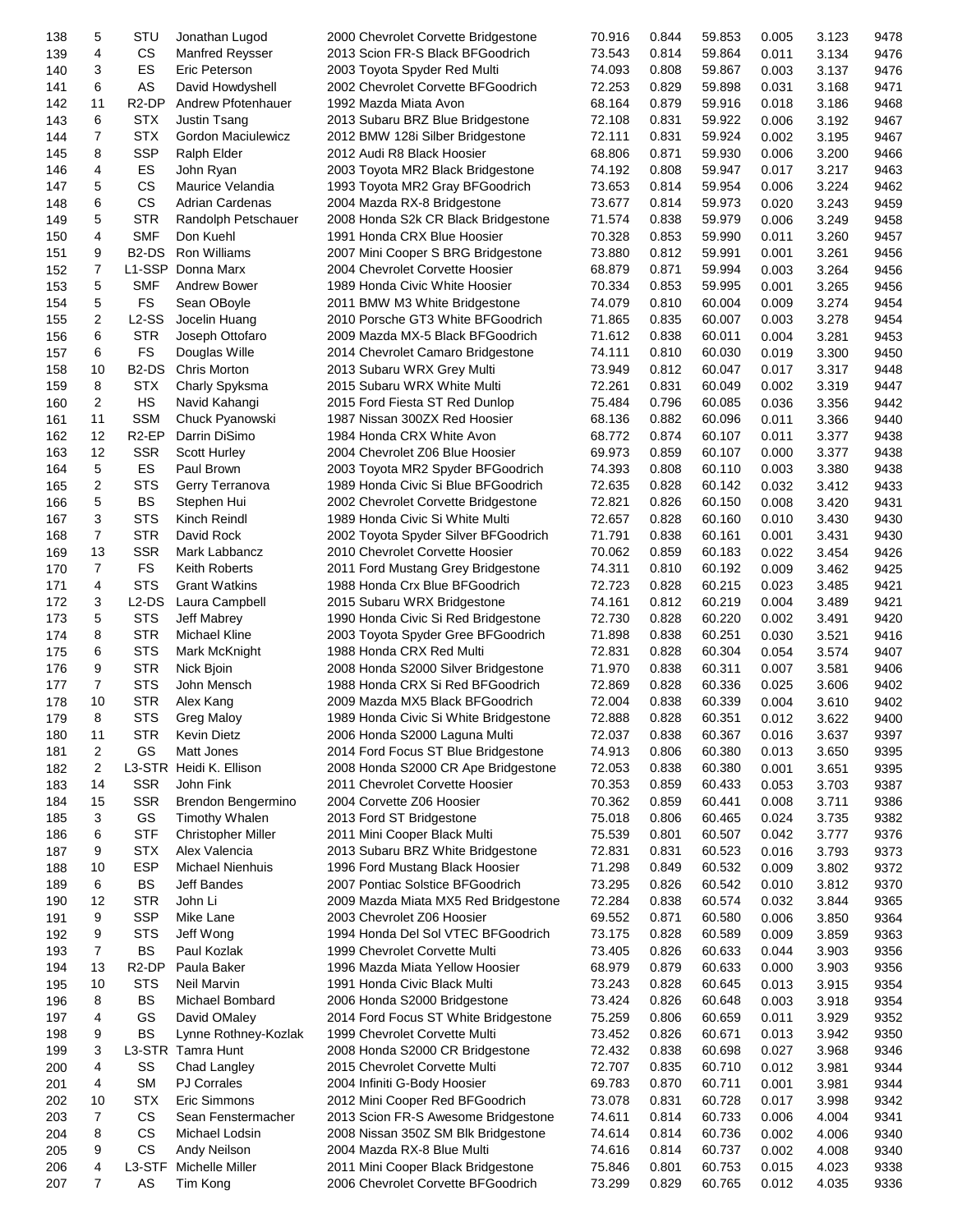| 208 | 8              | FS                  | Dick Rasmussen              | 2015 Ford Mustang GT Bridgestone       | 75.024 | 0.810 | 60.769 | 0.005 | 4.040 | 9335 |
|-----|----------------|---------------------|-----------------------------|----------------------------------------|--------|-------|--------|-------|-------|------|
| 209 | 14             | R <sub>2</sub> -CP  | Sam Vassallo                | 2005 Ford Mustang Hoosier              | 70.381 | 0.864 | 60.809 | 0.040 | 4.079 | 9329 |
| 210 | 15             | R <sub>2</sub> -XP  | Teresa Neidel-McKee         | 1993 Mazda RX-7 Grabber Hoosier        | 67.202 | 0.905 | 60.818 | 0.009 | 4.088 | 9328 |
| 211 | 4              | L <sub>2</sub> -FS  | <b>Tammy Breece</b>         | 2011 Ford Mustang GT Bridgestone       | 75.089 | 0.810 | 60.822 | 0.004 | 4.092 | 9327 |
| 212 | 5              | $L2$ -ES            | Meredith Brown              | 2003 Toyota MR2 Spyder Multi           | 75.284 | 0.808 | 60.829 |       | 4.100 | 9326 |
|     |                |                     |                             |                                        |        |       |        | 0.007 |       |      |
| 213 | 6              | $L2$ -ES            | Jennifer Bedell             | 2003 Toyota MR2 Spyder Multi           | 75.315 | 0.808 | 60.855 | 0.025 | 4.125 | 9322 |
| 214 | 11             | <b>STS</b>          | <b>Blanton Payne</b>        | 1988 Honda CRX Bass Boat BFGoodrich    | 73.504 | 0.828 | 60.861 | 0.007 | 4.132 | 9321 |
| 215 | 7              | L <sub>2</sub> -ES  | <b>Chris Peterson</b>       | 2003 Toyota Spyder Red Multi           | 75.336 | 0.808 | 60.871 | 0.010 | 4.142 | 9320 |
| 216 | 13             | <b>STR</b>          | Jason Rhoades               | 2014 Nissan 370Z Gunmetal Bridgestone  | 72.667 | 0.838 | 60.895 | 0.023 | 4.165 | 9316 |
| 217 | 6              | ES                  | Azmath Mohammed             | 2000 Toyota MR2 Spyder BFGoodrich      | 75.390 | 0.808 | 60.915 | 0.020 | 4.185 | 9313 |
| 218 | 8              |                     | L1-CSP Katie Lacey          | 1990 Mazda Miata Blue Hoosier          | 70.751 | 0.861 | 60.917 | 0.001 | 4.187 | 9313 |
| 219 | 11             |                     | B2-BSP Katy Nicholls-Rivera | 2003 Nissan 350Z Red Hoosier           | 70.595 | 0.863 | 60.923 | 0.007 | 4.194 | 9312 |
| 220 | 7              | <b>STF</b>          | Bob Day                     | 2008 Mazda 3 Blue Bridgestone          | 76.067 | 0.801 | 60.930 | 0.006 | 4.200 | 9311 |
|     |                |                     |                             |                                        |        |       |        |       |       |      |
| 221 | 8              | $L2-FS$             | Jackie Mutschler            | 2014 Chevrolet Camaro Bridgestone      | 75.246 | 0.810 | 60.949 | 0.020 | 4.220 | 9308 |
| 222 | 10             | <b>CS</b>           | Mike Nakata                 | 2015 Scion FR-S Silver Bridgestone     | 74.890 | 0.814 | 60.960 | 0.011 | 4.231 | 9306 |
| 223 | 9              | L1-EP               | Denise Kugler               | 1990 Honda CRXFester Si Hoosier        | 69.756 | 0.874 | 60.967 | 0.006 | 4.237 | 9305 |
| 224 | 14             | <b>STR</b>          | Michael Wootton             | 1999 Mazda Miata Brilliant BFGoodrich  | 72.761 | 0.838 | 60.974 | 0.007 | 4.244 | 9304 |
| 225 | 9              | <b>FS</b>           | Pilar Miranda               | 2014 Ford Mustang GT Bridgestone       | 75.284 | 0.810 | 60.980 | 0.006 | 4.250 | 9303 |
| 226 | 10             |                     | L1-CSP Lisa Garfield        | 1990 Mazda Miata Blue Hoosier          | 70.860 | 0.861 | 61.010 | 0.030 | 4.281 | 9298 |
| 227 | 12             | <b>STS</b>          | Jay Yost                    | 1989 Honda Civic Si White Multi        | 73.697 | 0.828 | 61.021 | 0.011 | 4.291 | 9297 |
| 228 | 9              | L <sub>2</sub> -AS  | Kandy Johnson               | 2006 Chevrolet Corvette BFGoodrich     | 73.611 | 0.829 | 61.024 | 0.002 | 4.294 | 9296 |
|     |                |                     |                             |                                        |        |       |        |       |       |      |
| 229 | 10             | R1-EM               | Ron Ver Mulm                | 1970 Chevrolet Camaro Hoosier          | 66.196 | 0.922 | 61.033 | 0.009 | 4.303 | 9295 |
| 230 | 13             | <b>STS</b>          | Stephen Yeoh                | 1989 Honda Civic Red/BI Bridgestone    | 73.740 | 0.828 | 61.057 | 0.024 | 4.327 | 9291 |
| 231 | 5              | GS                  | Joe Blaha                   | 2014 Ford Focus ST Blue Bridgestone    | 75.754 | 0.806 | 61.058 | 0.001 | 4.328 | 9291 |
| 232 | 3              | НS                  | Ed Runnion                  | 2015 Ford Fiesta ST Orange Bridgestone | 76.706 | 0.796 | 61.058 | 0.000 | 4.328 | 9291 |
| 233 | 14             | <b>STS</b>          | Stephen King                | 1990 Mazda Miata Red Bridgestone       | 73.765 | 0.828 | 61.077 | 0.019 | 4.348 | 9288 |
| 234 | 11             | <b>STX</b>          | Derek Punch                 | Subaru BRZ Blue Bridgestone            | 73.513 | 0.831 | 61.089 | 0.012 | 4.360 | 9286 |
| 235 | 4              | HS                  | Sam Karp                    | 2015 Ford Fiesta ST White BFGoodrich   | 76.810 | 0.796 | 61.141 | 0.051 | 4.411 | 9279 |
| 236 | 16             | R <sub>2</sub> -XP  | Thomas Thompson             | 1993 Mazda RX-7 Red Hoosier            | 67.563 | 0.905 | 61.145 | 0.004 | 4.415 | 9278 |
|     |                |                     |                             |                                        |        |       |        |       |       |      |
| 237 | 8              | <b>STF</b>          | Joseph Austin               | 2007 Mini Cooper Blue Bridgestone      | 76.354 | 0.801 | 61.160 | 0.015 | 4.430 | 9276 |
| 238 | 6              | GS                  | Ryan Leach                  | 2014 Ford Focus ST Blue Bridgestone    | 75.916 | 0.806 | 61.188 | 0.029 | 4.459 | 9271 |
| 239 | 11             | L1-CM               | Katelyn Johnson             | 1994 Honda Van Diemen Hoosier          | 66.678 | 0.919 | 61.277 | 0.089 | 4.547 | 9258 |
| 240 | 12             | <b>SSM</b>          | Jonathan Leith              | 1994 Mazda Miata Red Hoosier           | 69.489 | 0.882 | 61.289 | 0.012 | 4.560 | 9256 |
| 241 | 11             | CS                  | Mike Cavanaugh              | 2015 Mazda MX-5 Black Bridgestone      | 75.294 | 0.814 | 61.289 | 0.000 | 4.560 | 9256 |
| 242 | $\overline{7}$ | GS                  | David Spratte               | 2014 Ford Focus ST White Bridgestone   | 76.050 | 0.806 | 61.296 | 0.007 | 4.567 | 9255 |
| 243 | 12             | <b>STX</b>          | <b>Terence Chang</b>        | 2013 Subaru BRZ White Bridgestone      | 73.772 | 0.831 | 61.305 | 0.008 | 4.575 | 9254 |
| 244 | 5              |                     | L3-STX Catherine Tran       | 2013 Subaru BRZ White Bridgestone      | 73.775 | 0.831 | 61.307 | 0.002 | 4.577 | 9253 |
|     |                |                     |                             |                                        |        |       |        |       |       |      |
| 245 | 16             | <b>SSR</b>          | Matt Murray                 | 2004 Chevrolet Z06 Blue Hoosier        | 71.410 | 0.859 | 61.341 | 0.034 | 4.611 | 9248 |
| 246 | 15             | <b>STR</b>          | <b>Ryan Davies</b>          | 2006 Honda S2000 White Bridgestone     | 73.232 | 0.838 | 61.368 | 0.027 | 4.639 | 9244 |
| 247 | 12             | CS                  | David Ogburn Jr.            | 2013 Scion FR-S Red Multi              | 75.421 | 0.814 | 61.393 | 0.024 | 4.663 | 9240 |
| 248 | 8              | GS                  | Nick Babin                  | 2014 Ford Focus Blue Bridgestone       | 76.178 | 0.806 | 61.399 | 0.007 | 4.670 | 9239 |
| 249 | 13             | <b>STX</b>          | David Webb                  | 2013 Scion FR-S Hot Lava Bridgestone   | 73.938 | 0.831 | 61.442 | 0.043 | 4.713 | 9233 |
| 250 | 16             | <b>STR</b>          | <b>Bob Bailey</b>           | 2006 Mazda MX-5 Black Bridgestone      | 73.321 | 0.838 | 61.443 | 0.001 | 4.713 | 9233 |
| 251 | 10             | BS                  | Cal Craner                  | 1999 Chevrolet Corvette Bridgestone    | 74.396 | 0.826 | 61.451 | 0.008 | 4.721 | 9232 |
| 252 | 17             | <b>STR</b>          | Victoria Benya              | 2006 Honda S2000 Red Bridgestone       | 73.336 | 0.838 | 61.456 | 0.004 | 4.726 | 9231 |
|     | 12             | B <sub>2</sub> -FSP | Sir Van Townsend            |                                        | 73.172 |       | 61.464 |       |       |      |
| 253 |                |                     |                             | 1987 Chevyzuki Piece o Hoosier         |        | 0.840 |        | 0.009 | 4.735 | 9230 |
| 254 | $\overline{7}$ | ES                  | <b>Bryan Hertweck</b>       | 1999 Mazda Miata Blue Bridgestone      | 76.107 | 0.808 | 61.494 | 0.030 | 4.765 | 9225 |
| 255 | 15             | <b>STS</b>          | <b>Greg Pollack</b>         | 1990 Mazda Miata White Bridgestone     | 74.312 | 0.828 | 61.530 | 0.036 | 4.801 | 9220 |
| 256 | 16             | <b>STS</b>          | <b>Steve Ekstrand</b>       | 1991 Honda Civie EssEye Bridgestone    | 74.365 | 0.828 | 61.574 | 0.044 | 4.844 | 9213 |
| 257 | 6              |                     | L3-STU Teddie Alexandrova   | 2008 Nissan 350Z ChikM Bridgestone     | 73.000 | 0.844 | 61.612 | 0.038 | 4.882 | 9208 |
| 258 | 5              | HS                  | <b>Todd Freeman</b>         | 2015 Ford Fiesta ST White BFGoodrich   | 77.454 | 0.796 | 61.653 | 0.041 | 4.924 | 9201 |
| 259 | 17             | <b>STS</b>          | Steve Eberlein              | 1990 Mazda Miata Blue Bridgestone      | 74.570 | 0.828 | 61.744 | 0.091 | 5.014 | 9188 |
| 260 | 10             | $L2-BS$             | Barbara LeRoy-Boehme        | 1999 Chevrolet Corvette Bridgestone    | 74.796 | 0.826 | 61.781 | 0.038 | 5.052 | 9182 |
| 261 | 18             | <b>STS</b>          | Sam Creasey                 | 1988 Honda CRX Si Yellow Bridgestone   | 74.630 | 0.828 | 61.794 | 0.012 | 5.064 | 9181 |
|     | $\overline{7}$ |                     |                             |                                        |        |       |        |       |       |      |
| 262 |                |                     | L3-STR Kerry Gonzales       | 2002 Toyota Spyder Silver BFGoodrich   | 73.801 | 0.838 | 61.845 | 0.052 | 5.115 | 9173 |
| 263 | 19             | <b>STS</b>          | Alan Claffie                | 1990 Mazda Miata White/ Bridgestone    | 74.716 | 0.828 | 61.865 | 0.020 | 5.135 | 9170 |
| 264 | 6              | <b>SMF</b>          | Neil Alexander              | 2005 Acura TL Grey Hoosier             | 72.575 | 0.853 | 61.906 | 0.042 | 5.177 | 9164 |
| 265 | 8              | ES                  | Vernon Jolley               | 2004 Mazda Mazdaspeed M Bridgestone    | 76.617 | 0.808 | 61.907 | 0.000 | 5.177 | 9164 |
| 266 | 20             | <b>STS</b>          | <b>Bob Neff</b>             | 1990 Mazda Miata Blue Bridgestone      | 74.808 | 0.828 | 61.941 | 0.034 | 5.211 | 9159 |
| 267 | 6              | KM                  | Paul Durr                   | 2012 Honda CRG RdRbl Orange MG         | 64.898 | 0.955 | 61.978 | 0.037 | 5.248 | 9153 |
| 268 | 8              | AS                  | Andrew Krystinik            | 2006 Chevrolet Z06 Black BFGoodrich    | 74.818 | 0.829 | 62.024 | 0.047 | 5.294 | 9146 |
| 269 | 21             | <b>STS</b>          | Dale Kunze                  | 1989 Honda Civic si whi Bridgestone    | 74.937 | 0.828 | 62.048 | 0.024 | 5.318 | 9143 |
|     |                |                     |                             |                                        |        |       |        |       |       |      |
| 270 | 8              |                     | L3-STS Nicole Wong          | 1994 Honda Del Sol Vtec BFGoodrich     | 75.052 | 0.828 | 62.143 | 0.095 | 5.413 | 9129 |
| 271 | 9              |                     | L3-STX Mindi Cross          | 2013 Scion FRS Hot Lava Bridgestone    | 74.840 | 0.831 | 62.192 | 0.049 | 5.462 | 9122 |
| 272 | 11             | $L2-BS$             | Michelle Knoll              | 2006 Honda S2000 Blue Bridgestone      | 75.321 | 0.826 | 62.215 | 0.023 | 5.485 | 9118 |
| 273 | 17             | R <sub>2</sub> -EP  | Chett Wohlgamuth            | 2002 Acura RSX Yellow Avon             | 71.199 | 0.874 | 62.228 | 0.013 | 5.498 | 9116 |
| 274 | 11             | <b>BS</b>           | Ron Chapman                 | 1999 Chevrolet Corvette Bridgestone    | 75.337 | 0.826 | 62.228 | 0.000 | 5.499 | 9116 |
| 275 | 1              | JA                  | Zak Kiesel                  | 2013 Tony Kart Nelson MG               | 70.992 | 0.878 | 62.331 | 0.103 | 5.601 | 9101 |
| 276 | 9              | <b>STF</b>          | Colin Kingsley              | 2008 Mazda 3 Blue Bridgestone          | 77.890 | 0.801 | 62.390 | 0.059 | 5.660 | 9093 |
| 277 | 1              | JB                  | Mason Herrick               | 2006 CRG Kart Santana MG               | 74.131 | 0.842 | 62.418 | 0.028 | 5.689 | 9089 |
|     |                |                     |                             |                                        |        |       |        |       |       |      |